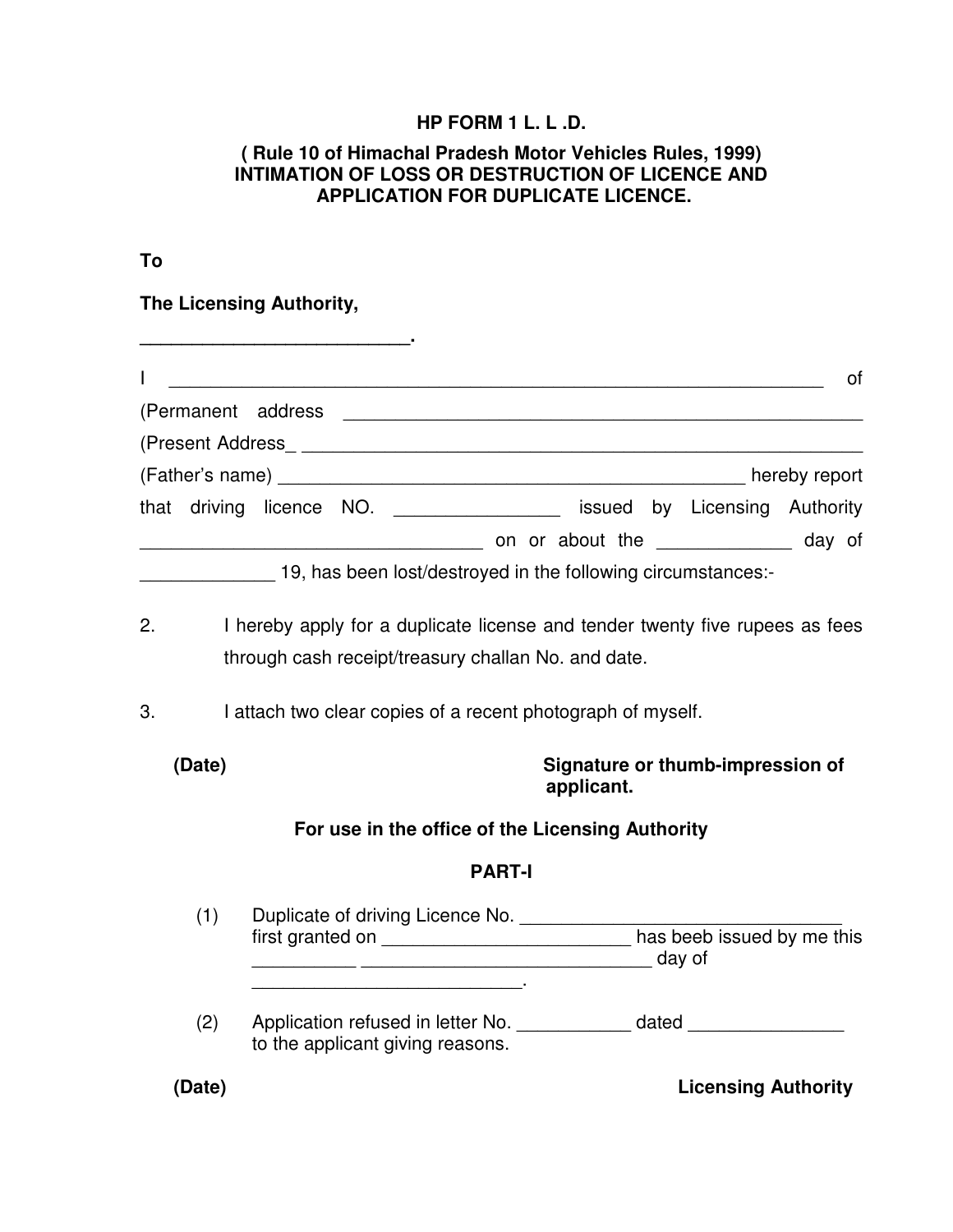### **(1) Strike out alternative not required**

# **PART-II**

Forwarded to the Licensing Authority **Example 20** Forwarded to the Licensing Authority  $\rule{1em}{0.15mm}$  , for

verification and completion of part-III

# **(Date) Licensing Authority**

# **PART-III**

Returned to the Licensing Authority ------------------------------------------------ Signature

The photograph and thumb-impression (1) have been compared with

No such licence appears to have been issued by this office (1)

I am not satisfied that the applicant was the holder of the licence described (1).

I am satisfied that the applicant was the holder of a licence issued by this office as follows:-

(1) Number …………………………………………………………………… (2) Date of issue…………………………………………………………. 19 (3) Last renewed by the Licensing Authority …………………………………. (4) Date of expiry ………………………………………………………….. 19 (5) Classes of vehicles (2) …………………………………………………….. (6) The licence— (a) Entitled the holder to drive as a paid employee (1) (b) Carried an authorization to drive a public service vehicle, granted (1)………………………………………………………………… (c) Carried the following endorsements

**(Date) Licensing Authority** 

……………………………………………………………………………………………………

**(1) Strike out alternative not required.** 

**(2) Here fill in (a), (b), (c) etc. as specified in section 10 of the Act.**